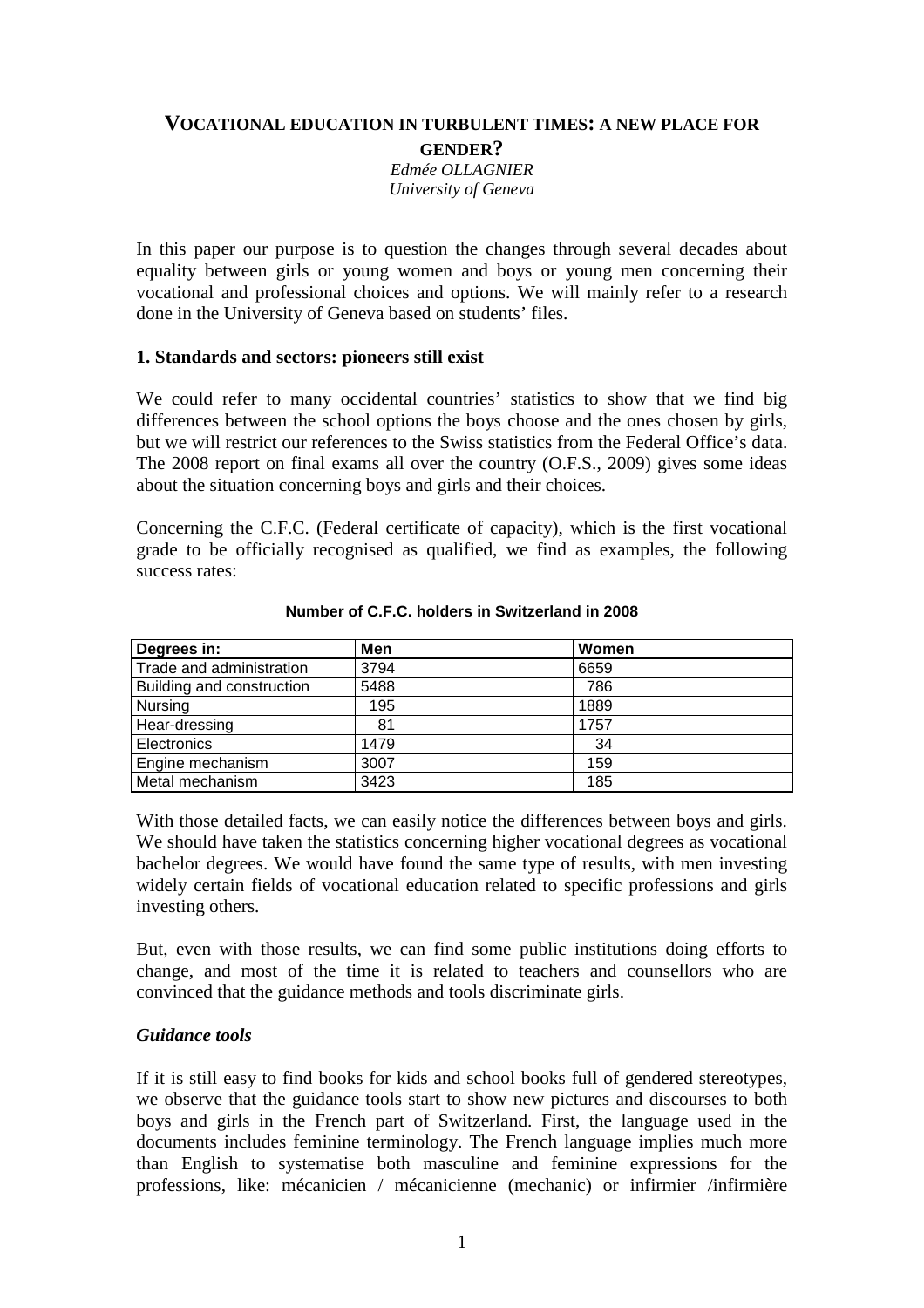(nurse). Secondly, the official flyers show more and more often young men working in a stereotyped female situation (nurses for example) and young women working in a traditional male job (as mechanic). Third, some counsellors have attended training sessions about gender and therefore changed their attitude and words toward young people coming for help regarding their professional project. But there are still no sessions about gender organised for a whole staff, and we know how some professionals really would need it !

## *Innovation in Geneva: Cap Egalité*

For years, few counsellors convinced by the gender discriminations at school and for advertising, tried to bring changes in guidance tools, sharing their practices in groups. In 2007 in the Geneva office, they succeeded to create a new specific structure called Cap Egalité (Cape Equality) in charge of pioneers in connection with their schools. The staff has organised a mentoring system with vocational qualified adults, volunteers to help young pioneers in their field (girls in traditional male jobs and boys in traditional female jobs) to increase their self-esteem toward the profession and to share the difficulties they have in the classroom and for their work experience scheme.

### **2. The research: 30 years of students' writings on gender and adult learning**

We had the opportunity to save student's papers related to a course which has been given during 30 years and the purpose of this research has been to question similarities and differences over the years.

### *From the women's liberation movement to the institutionalised gender studies*

A course called: Women and adult learning has been created in 1975 in the department of adult education of Geneva University by a brasilian researcher who worked with Paolo Freire. Her purpose was to share reflections with students (mostly female) about the liberation of women through educational engagements. At that time, the M.L.F. (Women's liberation movement) was very active in the city and the creation of this course was a link between activists' actions and scientific references.

Then, between 1984 and 1992, a Swiss researcher who worked mostly on gender identities and values with the students has given this course. Between 1993 and 2006, I gave the lecture on this subject insisting on the relationship between training and employment. Those 3 periods of time with 3 different trainers have been marked of course by their different academic and personal backgrounds and personalities, but during 30 years, the students have been able to discover researches and to share ideas about gender and adult education. For about 10 years, other courses on gender have been proposed to students in different departments of our university, and for several years, a Master in Gender Studies is organised through the collaboration between different faculties.

### *From questions to classified topics*

All the students' papers, almost 500, have been kept in the closets and survived the many removals during all those past years. What are the contents of those writings? Did the students say the same things in 1975 and in 2005? Do the topics of the papers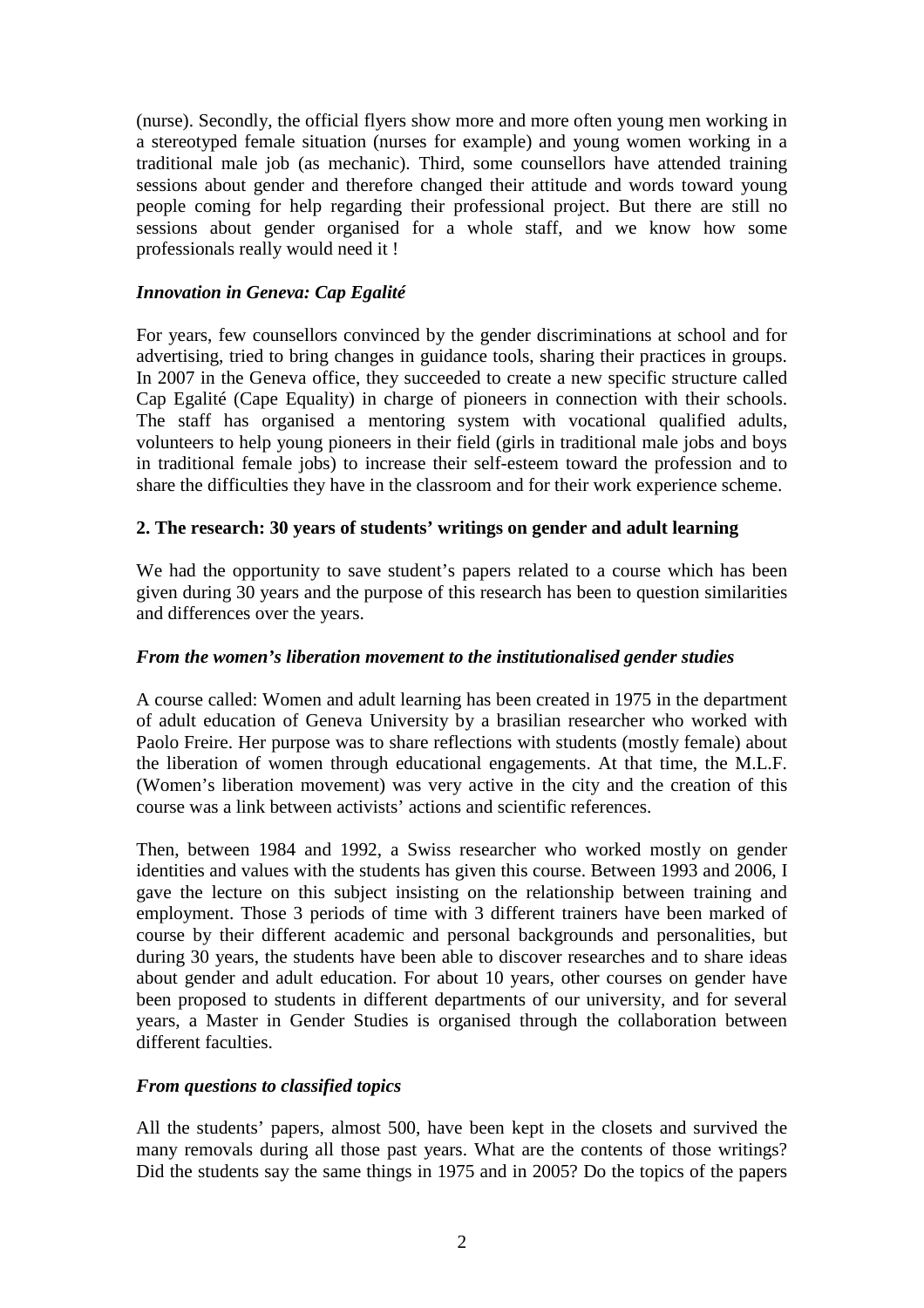change? Can we observe evolutions about facts, about their positions? A research has been realised in 2008 to answer those questions and to leave a written document about the story of this course in the institution (Ollagnier, 2009).

The records have been sorted out by categories of topics (titles of the papers and contents after a quick reading), then sub-topics and choices have been done to analyse the material. All the papers have finally been arranged into 4 main categories related to identity and socialisation, ways of knowing, relation to education and relation to work. Few have never been analysed for different reasons (out of subject topics, uncompleted, erased writings).

Today, considering the results of this research, our purpose is to show what kind of evolutions we can observe in the gendered choices toward education, more specifically vocational education and to question the role of turbulent times with contextual socioeconomical realities in those choices.

# **3. Obstacles to educational choices: the continuity**

In 2005 as well as in 1975, a lot of obstacles to educational choices are mentioned and they are still the same. We will mention the ones which come back most often in the students writings. We decide here to reproduce their own sentences as mentioned in the book, to give them voice (with our translation) through their interviews' results or with their own opinion.

# *Expected roles*

To choose a vocational way which does not look obvious to you and to your environment because it is sexed with the other sex than yours, brings back to the heart of the gender question: a gendered expected role in a society in which male and female roles are clearly defined and determined. In 2003, Jessica wrote:

*"I think that, even with the evolution of mentalities about equality between men and women, each of us is still afraid not to "play" correctly his/her role toward the ones who are close. Evolving in a field defined as the one of the opposed sex might give the impression to people that they are neither man nor woman and that they don't fit with what is expected from him or her".* 

### *Socialisation spaces*

A part of the explanation of this fear is related to all the spheres of life to which kids are confronted. First, we find the family as the first space of resistance, as wrote Sabrina in 1997:

*"For a young train driver, this choice has first of all been source of conflicts between her and her parents and brothers".* Fifteen years earlier, in 1982, Isabelle wrote:

*"In a traditional family, a mother is proud to think and to say that her daughter is "really a genuine little girl" and those mothers don't question their status and their role as housewives."*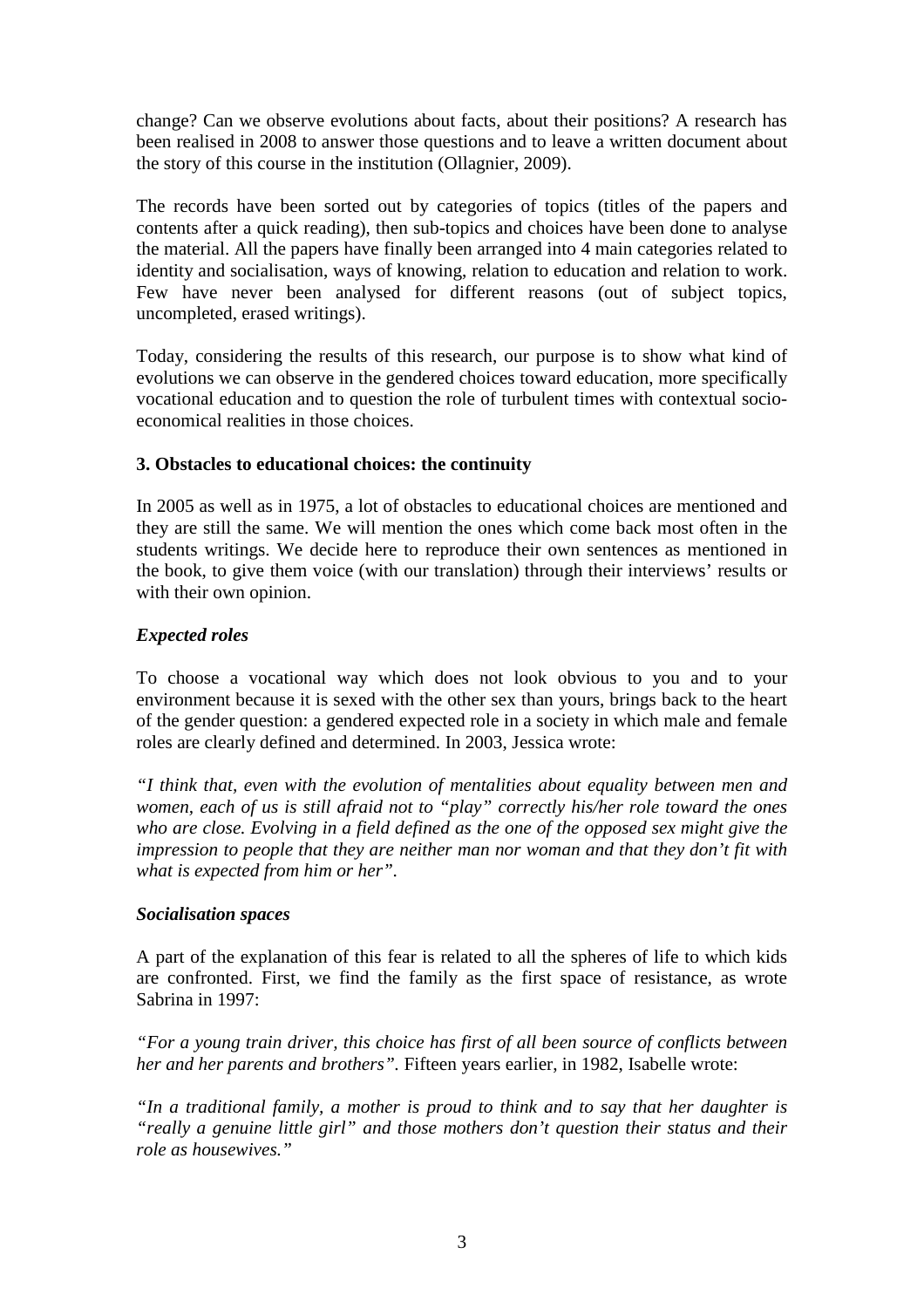With those words, it is not only the type of vocational choice which is criticized, but also the impossibility to think that a daughter could become something else than a good spouse and mother. Even nowadays, but less than in the eighties, we still find this type of reaction. Other spaces contribute to such ideas. In 1978, Isabelle wrote:

*"Medias, books for children, teachers at school always say that some games are not for girls or for boys. I am shocked by this idea and I would like to know that women will be accepted and considered otherwise than mere housewives".* 

Today, this reality can be perceived even as worse than before as wrote Carole in  $2002:$ 

*"In the youth literature, liberation appearances are deceptive. The woman can be a judge, an ecologist activist, a globe trotter, it is always her who prepares family meals and drives her son to his sport activity".* Do we find this only in the youth literature ?

### *Differentiated paths*

The sexed choices and the daily realities of pioneers: both young men and young women, has not been mentioned in the papers till the beginning of the nineties, partly because in the seventies and eighties, the pioneers were even fewer than later in many disciplines, and it was not a priority's topic for our students. In 1994, Denise said:

*"Occupations which were before considered as connected with only one of the two sexes are in the process of an opening to the other sex. The fight is at its beginning, it will be necessary to fight a lot, but it is full of promises. I hope they will be fulfilled."* 

Today, we can recognise that the fulfilment is not here in many fields. For example, concerning the educational system and the way male and female teachers are divided up in schools, Aurore writes in 2004:

*"Nowadays, a woman teaching to very young children is a reality, but more the children are growing up, and specially "males", more the attendance of a woman seems strange to others who wonder if she's strong enough to be respected by "rough" boys".* 

We will come back to those questions later.

### *Between family and profession*

The students who focused on continuing education questions, have been quite a lot during those 30 years to mention the main problem women have to face: the conciliation between a job and their family. Romaine's words, in 1998 and Alexandra's in 2002, are significant examples:

*"All the burdens which imply the family and the job constitute the main criteria which determinates women's attitude toward continuing education".* 

*"Childcare has not been mentioned by any men, while a third of the interviewed women mentioned it".*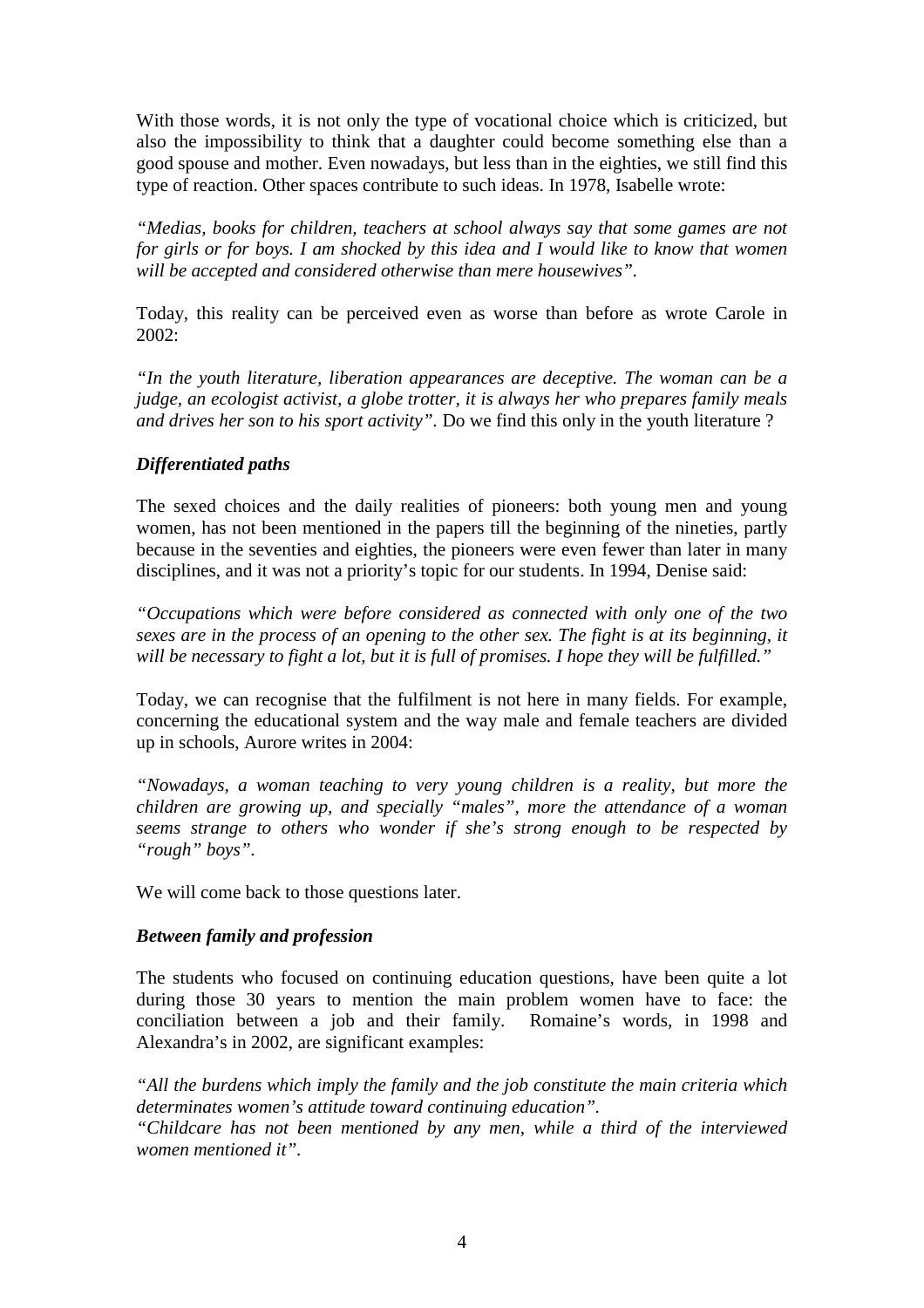For young girls, to get involved in a vocational training traditionally opened to men means, even more than for the others, to think about how a future job conceived for men schedules, could be an obstacle to conciliate family and work (Barrere-Maurisson, 2003). Some choices can also been explained by the care of women for others, as wrote Benoîte in 1994:

*"Women don't look employment security and wages first, their motivations to choose their job is different. They find important to help others through their job and look for relationships and attachments. The teacher's profession answers to those feminine motivations and so, attracts mostly young girls".* 

Still concerning the teacher's profession, 10 years later, we can read from Christine:

*"We noticed that the choice of the teaching profession in primary school was related to the wishes to conciliate a professional life with familial and domestic activities which are still widely assigned to them. On their side, men escape or quit this profession to advance with a career project".* 

Those examples, all based on interviews and data, show how some ideas are set in people's minds, concerning young girls as well as their environment, to face the professional life.

### *Working conditions*

Concerning the physical aptitudes, we can read in 2005, through Aurore:

*"In a war context, women are hired in the production plants, built machines, boats, arms, and so on. When the nation needs it, women are allowed to replace men. But today, everything tend to suggest that women can not be involved in every kind of job and profession".* 

Concerning psycho-sociological skills in the management world, in 2004, Karina wrote:

*"In an environment in which the rules are established by men, a woman is perceived as intrusive. Men always test her, verify her job and even trap her in specific situations".* 

For whatever type of job, women still have to show and to prove that they are capable to do the same jobs as men on the workplace. The stereotypes continue nowadays to discourage and to exclude women from certain types of paid jobs, from unqualified ones to high level hierarchy's positions.

### **4. Today in turbulent times: new attitudes, new arguments**

If some writings from the eighties look like recent ones, and if we have to admit that some realities did not change much, we also can observe that new topics are questioned and dealt with the students with many more connections with the limits of educational and employment's systems. Anyhow, we can notice some optimistic visions of the new opportunities existing for young people.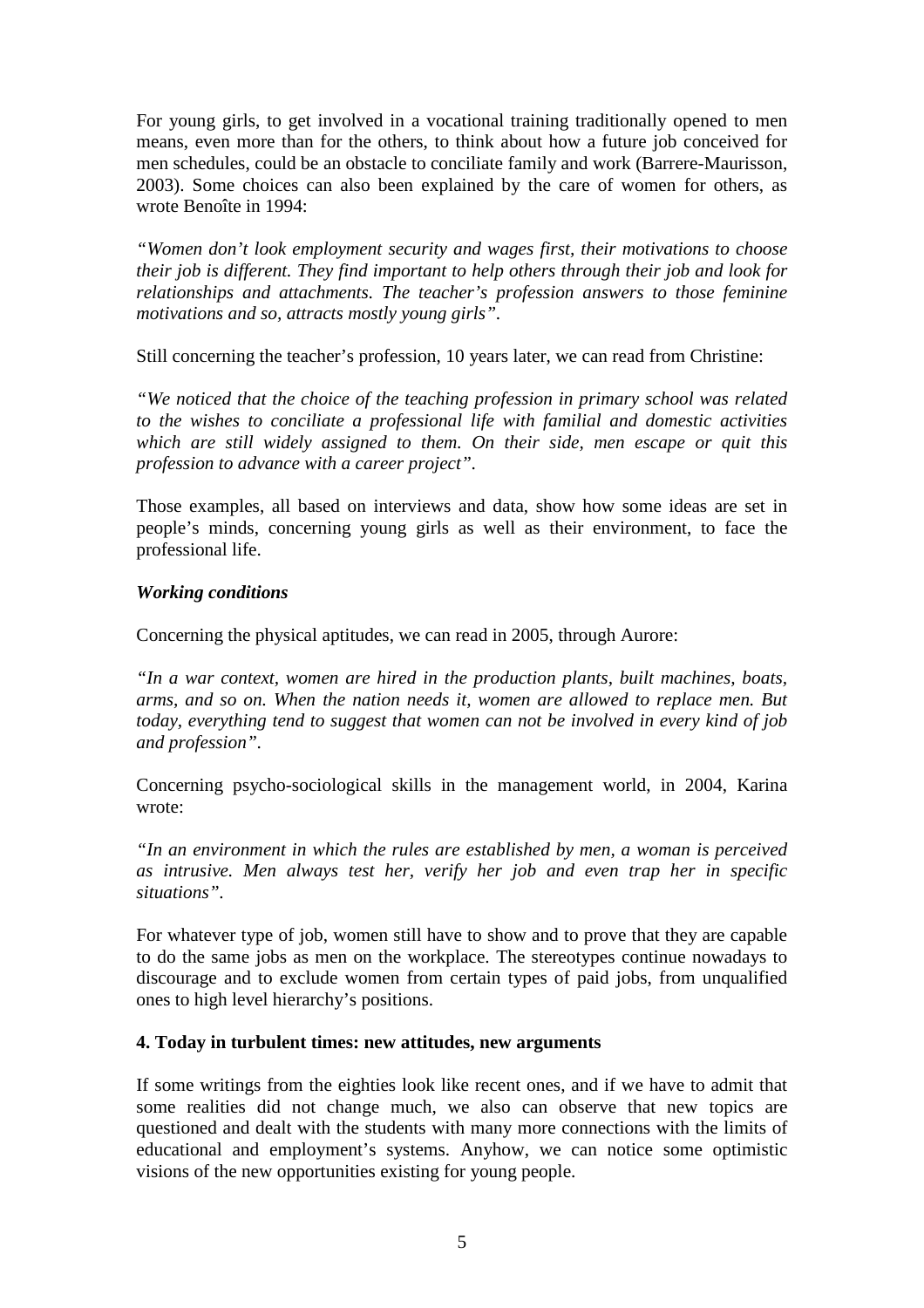#### *Educational structures in evolution*

In Switzerland, in 1993-1994, an economical crisis has caused unemployment and a political measure has been taken to develop training offers to unemployed and unqualified young people, as well as some European countries did at the end of the seventies with an increasing number of unqualified young people leaving school without any degrees. From that time, training institutions, as well as the vocational school system, create programs in which young girls are welcome, partly because they express new personal and gendered needs in this end of the  $20<sup>th</sup>$ . Century, as Bernadette explained after interviews of young women in 1993:

*"The motivations consist in the need of wages, the need of certification and the need of autonomy. And they know they will have to face the economical realities within personal potential difficulties like being alone with children and become a single mother with responsibilities, and looking for a challenge driving them to some recognition".* 

At that time, single parents and usually single mothers had to face the difficult employment's realities. For those women, the wish to get a job for socio-affective reasons as Benoîte told us earlier, comes far behind the economical constrains.

In 2010, after a new and more serious economical crisis, it is even more a challenge for some women to obtain a place in the society with an official certification and in perspective of a paid job. But we can find some new opportunities to expect equality between men and women.

### *Recognition of prior experiential learning*

Aside the traditional way to get vocational and academic degrees, the recent laws and procedures all over Europe allow anyone to apply for a specific degree and to do it through an identification and a request for recognition of corresponding knowledge acquired by the way of experiential skills. In this context, it is possible, more than ever, for women to give some value to their housework as Lucie says in 2000:

*"The society considers as obvious that women might become cooks, accountants, gardeners, teachers and nurses. The housewife exercises all those activities in her home and for her kids, which is finally the only difference. We think that such a discrimination based on the context of the activity is not justified".* 

### Amina, in 2004, gave an answer:

*"Even if this recognition of homework is still unusual, we probably enter a new era: the house wives live less in the shadow and the work they do start to be considered as a real job. But they could have fewer obstacles in their daily life if we could observe a better way to share domestic work in between wives and husbands. Men should get the possibility to work part time and to have paternity leaves".* 

Today, if the statistics don't show much differences in comparison of the ones done10 or 20 years ago and concerning the number of hours spent by men and women to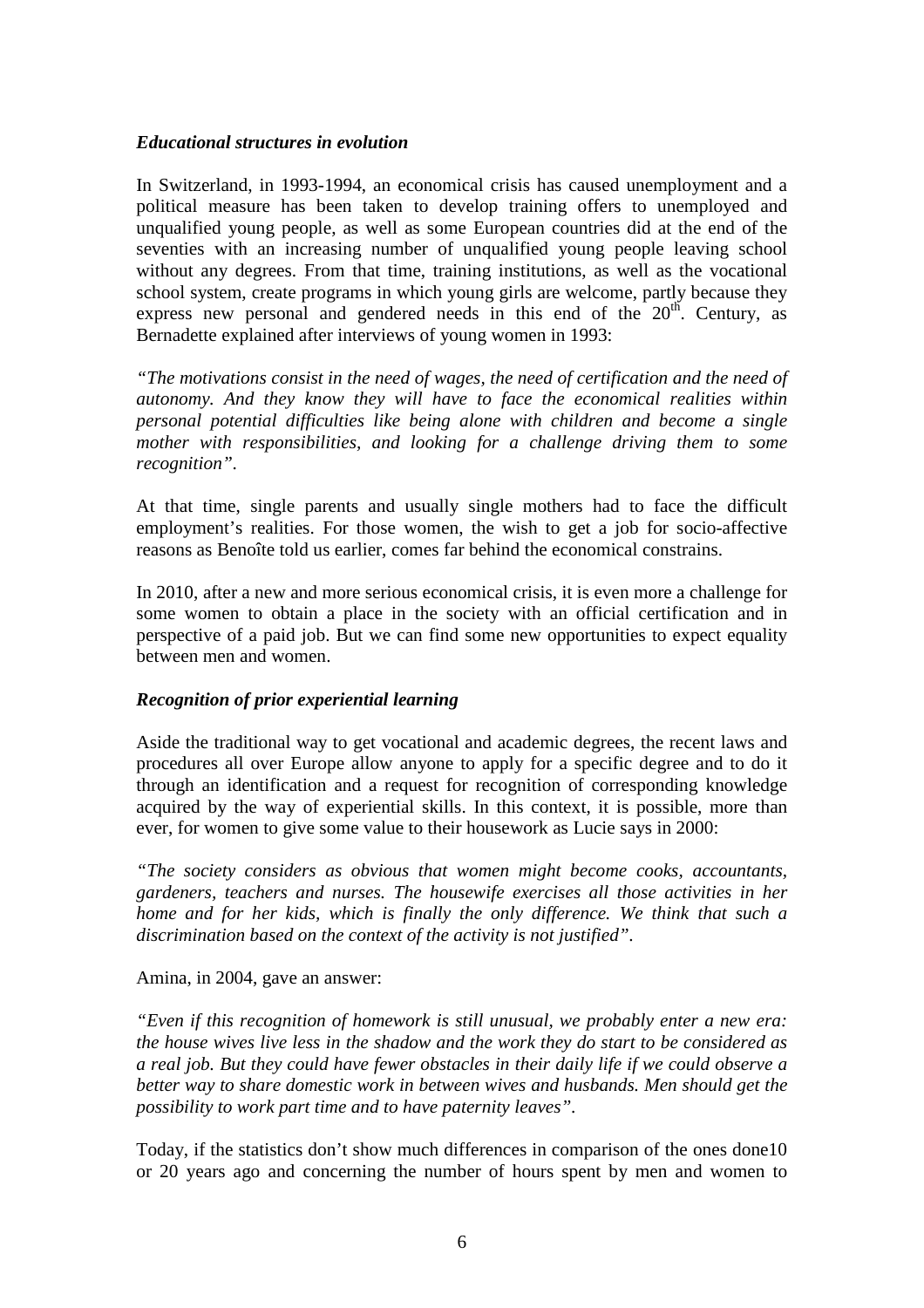household or to have part time paid jobs, we can recognise that men are slowly taking a new place in the private sphere, with more concrete attention at least toward their children. In the students' writings, it is interesting to notice that, till around 2000, men were completely absent from the discourses, except if mentioned as representing the patriarchal domination. Today, they are much more mentioned as partners and about the question of sharing activities and taking decisions in the couples.

# *Girls in male's jobs*

Almost none of the written papers of our corpus before 1995 has been dedicated to the pioneers, either girls or boys. But from then, more and more students focused their reflections on those questions. It is difficult to explain this phenomena except by the fact that there is more information today about those young people who look like heroes as they get implied in the opposite sex way to work. In the students' writings, we still find references to the traditional stereotypes, both related to the classroom and to the workplaces. But there are also some optimistic results as explains Marie-Jo in 2003:

*"The job of abus driver loses a little bit of its "virility" when a woman is also capable to do it. Thanks to the women drivers, women coming to this job opened a door in the masculine myth of the truck driver. For both, women had to prove they could do the job efficiently before being accepted by male colleagues. When interviewed men found women drivers less stressed, with a "cooler" driving and with better relationships with the customers".* 

With the economical crisis and the rate of unemployment, with traditional employers who just started to make efforts to hire women in a context of full employment, we may go back to a previous situation where few women are hired for typical male jobs and employers giving priority to men.

# *Boys in female's jobs*

The situation is quite different in this case. First of all, the students who wrote about this topic started to do it earlier than for the girls involved in male jobs. We can explain this by the fact that most of the students have always been women and widely directly concerned by work situations in feminine sectors, such as education and health. Secondly, their results usually don't show or prove discrimination against men in traditional vocational training program or work for women, usually because men become or have to become the heroes of the situation very quickly as wrote Marta in 2000:

*"The young men notice that often in the classroom of an infancy school, there are expectations concerning their virility and masculinity, as if, in traditional women's jobs, men had to be and to do masculine things".* 

In the administrative sector, Violette said back in 1992:

*"The young men we met said they realised that after their vocational degree in secretarial work, they would not be able to obtain any promotion in their jobs and they*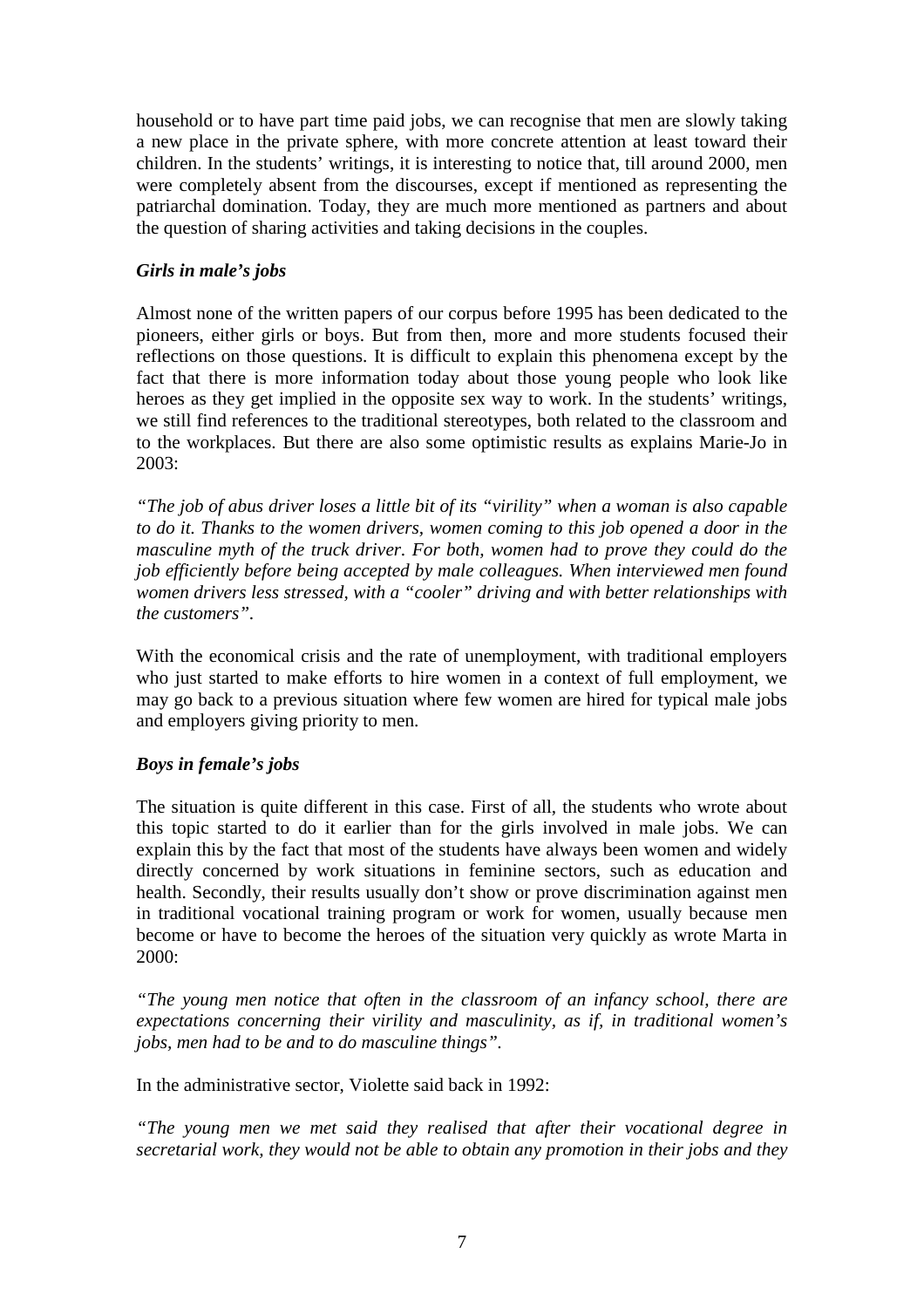*manage to take initiatives to obtain a new status. On their side, women usually keep a frozen conception of the secretarial work".*

One of the actual questions is to know if the introduction of men into female jobs will give more value to a sector or a profession and if the progressive feminisation of male sectors will be a way to underrate certain jobs.

### *Between value of work and stereotypes*

In 1980, Doussa wrote:

*"Cultural constraints in each country as well as psychological factors contribute to give to women a self image as having a "natural tendency" for certain types of work like the ones which imply human relationships or service to others. Most of the time, a professional investment is related to familial choices. Even with the feminist protests, this reality still prevails".* 

Since 2000, we have found many questions from students directly connected with specific areas of work, but we still have the same acknowledgement of strong stereotypes (Mosconi, 1994). For example, for men entering the midwife career, the role of their sensitivity is questioned like never before. In companies, the files are written according to male norms and constitute a discrimination against women who have difficulties to get promotions. Some nurses continue to insist on their "nurturing" abilities as women. In a car mechanist's training, the teacher finds young men aggressive and competitive, and conceiving the car as the following of their ego, the young women being patient, slow and quiet. In a music folk band, instruments are gendered with brasses for men and flutes for women.

# **Conclusion: responsibilities and perspectives**

We could say, as some people easily do, that women are responsible for their attitude toward guidance and careers advising, that it is their responsibility to favour their family role better a career. It is partly true when you consider the messages sent by their environment from their early age. But it is not a reason to accept the situation and we believe that some social actors can play a positive role for more equality between young men and women facing qualifications for the working world.

Most of the time the educational system is blind about gender questions and its organization does not help both learners and teachers to be careful about gender questions. From elementary school to universities, as we saw, manuals, books, subjects or schedules do not help girls and women to feel secure in their learner condition. We even could add that the concrete problem of sanitary installations in vocational schools which are still not done for both sexes. For a few years, in most European countries, we can find specific persons in charge of gender questions in higher vocational schools and in universities, but their status is usually fragile and their room to manoeuvre very narrow.

The teachers and trainers (women like men) are the ones who can play a major role in encouraging girls and young women to get a decent place in our society. With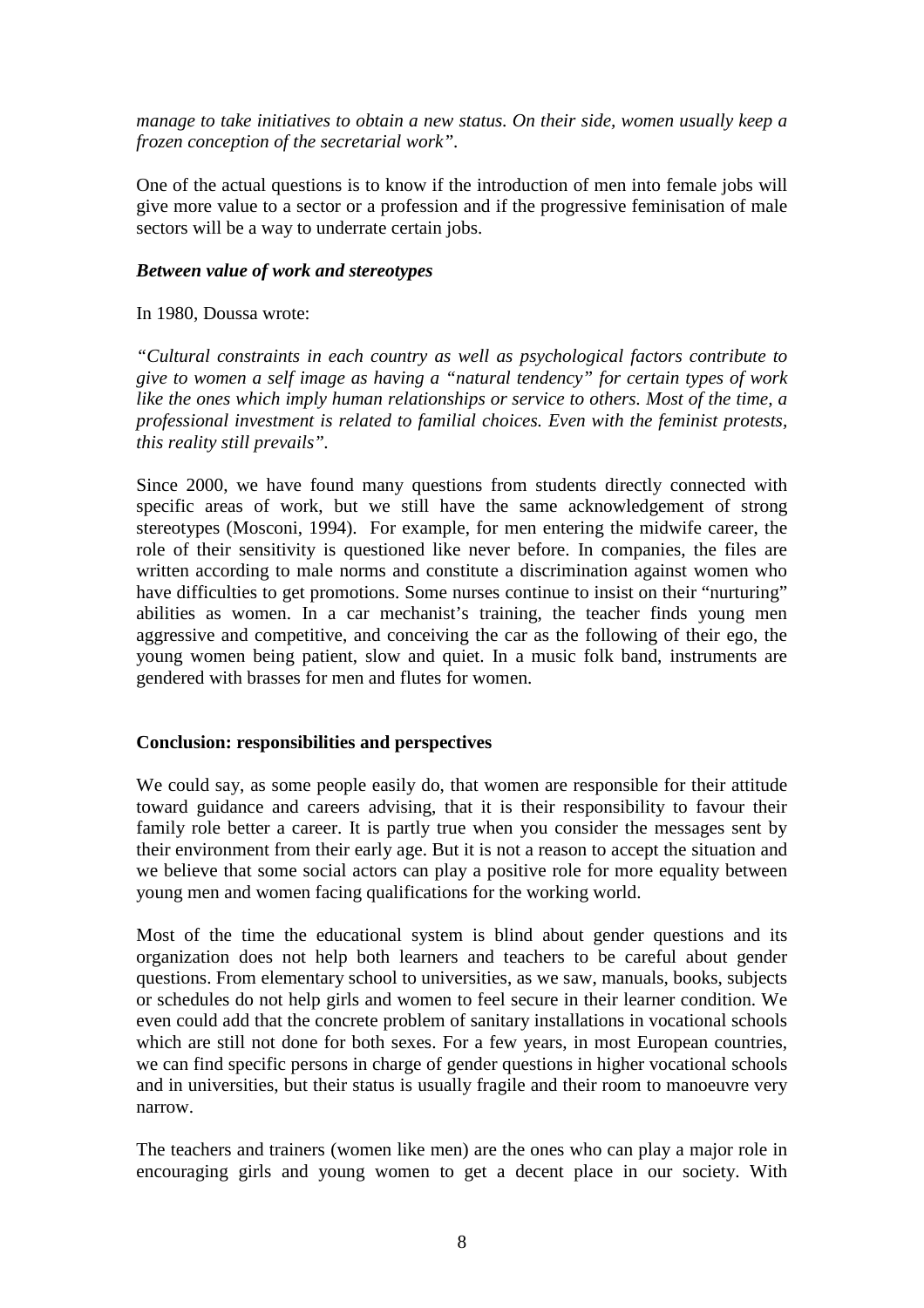European researchers and through a gender network in adult education attached to ESREA (European Society for Research in Education of Adults), we try to contribute to a better visibility of lacks and of innovations, which might be done in different educative institutions all over Europe (Dybbroe, Ollagnier Eds., 2003; Ostrouch, Ollagnier Eds. 2008). For now, most of the researches still show that they give more attention to boys than to girls at school, that they encourage young men much more than young women for a career in their field. Some of them even discourage girls to expect a high level position in certain fields of research. All the researches prove that a part of the obstacles to an academic career is related to the professors' attitudes toward young researchers.

Most of those responsible actors are not aware of their own stereotyped views and therefore the potential consequences on young people (Bouchard-Saint-Amant, 1996). To make them aware of gender questions in education has to become a priority for educational institutions and governments, through specific training programs and sessions.

The introduction to the gender questions in the formal program of primary school teachers' education has not been generalized yet. Some European countries start to include it in the teachers' former education; some others include those questions in continuing education programs. In this last case, that means that the ones who attend those courses are usually already convinced by the existence of discrimination between men and women toward education (Solar, 1998). In higher education, both vocational and academic, the situation is even more difficult with trainers and teachers who are often convinced that they already know everything about those questions and convinced that they don't need a specific training.

More widely, the global economic crisis might have huge negative consequences for women all over the world, and more specifically in developing countries (King & Sweetman, 2010). The crisis is pushing women towards the informal sectors of the economy more than ever. The health and nutrition levels could reduce the number of girls going to school, education becoming a luxury in difficult times. Governments have to realise that increasing girls' access to education has beneficial feedbacks on future growth, enhancing women's autonomy to make choices in employment, for their family organization and for their children.

# **Bibliography**

Barrere-Maurisson, M.A. (2003) *Travail, famille : le nouveau contrat.* Paris. Gallimard

Bouchard, P. & Saint-Amant, J.C. (1996) *Garçons et filles: stéréotypes et réussite scolaire.* Montréal. Ed. du Remue-ménage

Dybbroe, B. & Ollagnier, E. (Eds.) (2003) *Challenging gender in lifelong learning: european perspectives.* Copenhagen. Roskilde University Press

King, R. &Sweetman, C. (2010). Gender perspectives on the global economic crisis. Oxfam International Discussion Paper. 18 p., Oxford.